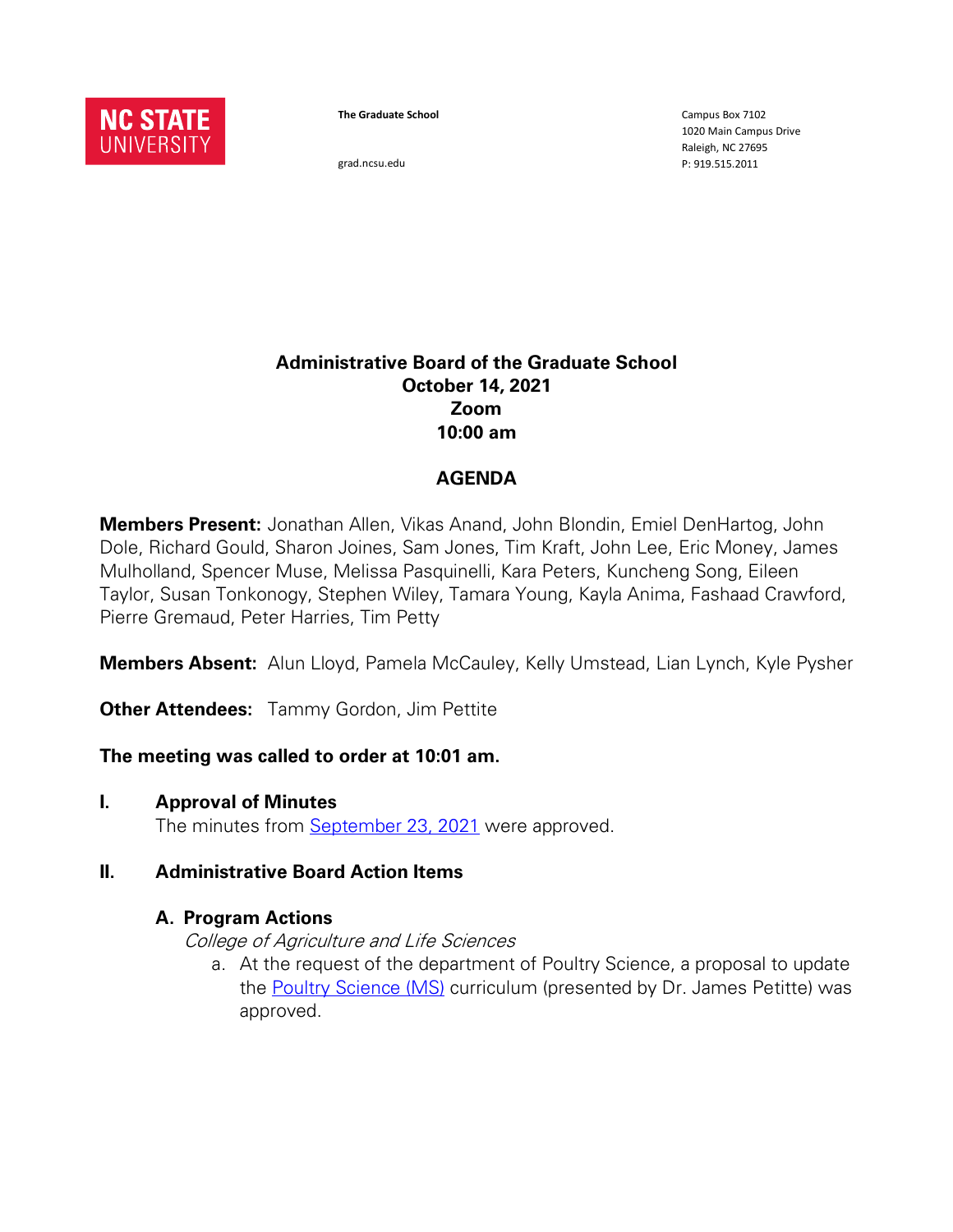College of Humanities and Social Sciences

a. At the request of the department of History, a proposal to update the [Public History \(PhD\)](https://next-catalog.ncsu.edu/programadmin/?key=561) curriculum (presented by Dr. Tammy Gordon) was approved.

# **B. Course Actions**

A motion was made to approve items under section B as consent agenda. The motion was passed and the items were approved.

## College of Design

- a. At the request of the department of Architecture, a proposal to create the course ARC 682—[Directed Research](https://next-catalog.ncsu.edu/courseadmin/?key=22898) consultations: n/a
- b. At the request of the department of Architecture, a proposal to create the course ARC 698—[Advanced Architectural Studies Project](https://next-catalog.ncsu.edu/courseadmin/?key=23010) consultations: n/a

# College of Engineering

a. At the request of the department of Biomedical Engineering, a proposal to create the course BME 570—[ImmunoEngineering](https://next-catalog.ncsu.edu/courseadmin/?key=26671) consultations: John Dole (College of Agriculture and Life Sciences); Spencer Muse (College of Sciences)

## College of Sciences

a. At the request of the department of Marine, Earth, and Atmospheric Science, a proposal to create the course MEA 630—[Independent Study](https://next-catalog.ncsu.edu/courseadmin/?key=26070) consultations: n/a

College of Veterinary Medicine

a. At the request of the Teaching-DoCS Department, a proposal to create the course VMC 945—[Mobile Veterinary Hospital Shelter Surgery and](https://next-catalog.ncsu.edu/courseadmin/?key=26756)  **[Medicine](https://next-catalog.ncsu.edu/courseadmin/?key=26756)** consultations: n/a

# **C. Course Revisions**

A motion was made to approve items under section C as consent agenda. The motion was passed and the items were approved.

### College of Agriculture and Life Sciences

a. At the request of the department of Youth, Family, and Community Sciences, a proposal to drop course YFCS 542—[Applied Concepts in Early](https://next-catalog.ncsu.edu/courseadmin/?key=10315)  [Childhood Development](https://next-catalog.ncsu.edu/courseadmin/?key=10315)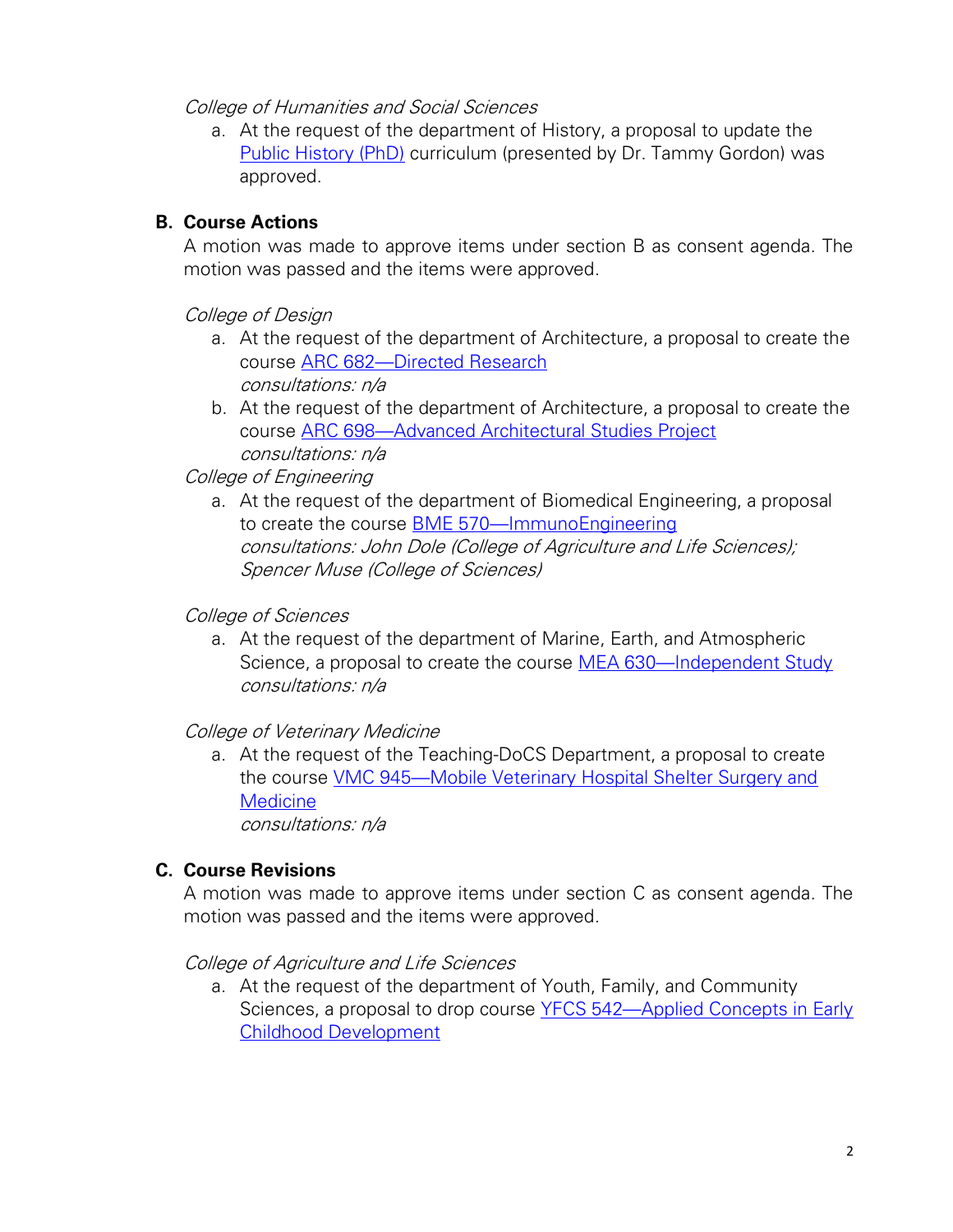b. At the request of the department of Youth, Family, and Community Sciences, a proposal to drop course YFCS 559—[Administration and](https://next-catalog.ncsu.edu/courseadmin/?key=6541)  [Supervision of Youth and Family Programs](https://next-catalog.ncsu.edu/courseadmin/?key=6541)

## **D. Minor Actions**

A motion was made to approve items under section D as consent agenda. The motion was passed and the items were approved.

College of Agriculture and Life Sciences

- a. At the request of the department of Poultry Science, a proposal to edit course FM 460/560—[Feed Mill Operations](https://next-catalog.ncsu.edu/courseadmin/?key=6363) and Leadership
- b. At the request of the department of Horticultural Science, a proposal to edit course [HS 432/532: Introduction to Premaculture](https://next-catalog.ncsu.edu/courseadmin/?key=3782)

### College of Humanities and Social Sciences

a. At the request of the department of English, a proposal to edit course ENG 534—[Quantitative Analysis in Sociolinguistics](https://next-catalog.ncsu.edu/courseadmin/?key=6750)

# **III. Continued Business**

a. The "NC State University Graduate Education Rights and [Responsibilities](https://docs.google.com/document/d/18K42O9TJ7rVHRh1jno89glx4gBEF2DkYejb1N-CjqZk/edit?usp=sharing)" Document (presented by Dean Peter Harries)

Dean Harries turned the discussion to the ABGS, asking what the overall sense of this document is and if the board had any input on the title of the document. One of the members had questions related to its history – potentially a paragraph should be added to address this – and what is the purpose of this? Dean Harries, Dr. Eileen Taylor, Dr. Kara Peters, and Dr. Melissa Pasquinelli took part in the initiative to compose this document which ran for over a year as part of the Graduate Student Issues Task Force. The intent is to document the expectations for faculty and students to create a standard culture of inclusion and respect as well as establishing norms for graduate education across the university. This is not currently addressed in the Graduate Handbook, so this document is to frame the expectations for faculty interactions with students and encourage students and faculty to bring up issues early on. An issue regarding enforcement of the document was brought up by both the ABGS and previous committees that were presented the document. A suggestion for enforcement was to add "champions" of the document to help navigate through the interactions between students and advisors. Dean Harries agreed on this point, but pointed out that this document has yet to be shown to DGPs, which is the next step. Another member suggested that there be a section included in the document that addresses intercultural interactions that promotes diversity and respect, which is another prevalent issue here at NC State. The GSA representative emphasized that the document includes both new students and senior students, and the document is currently on hold before it is